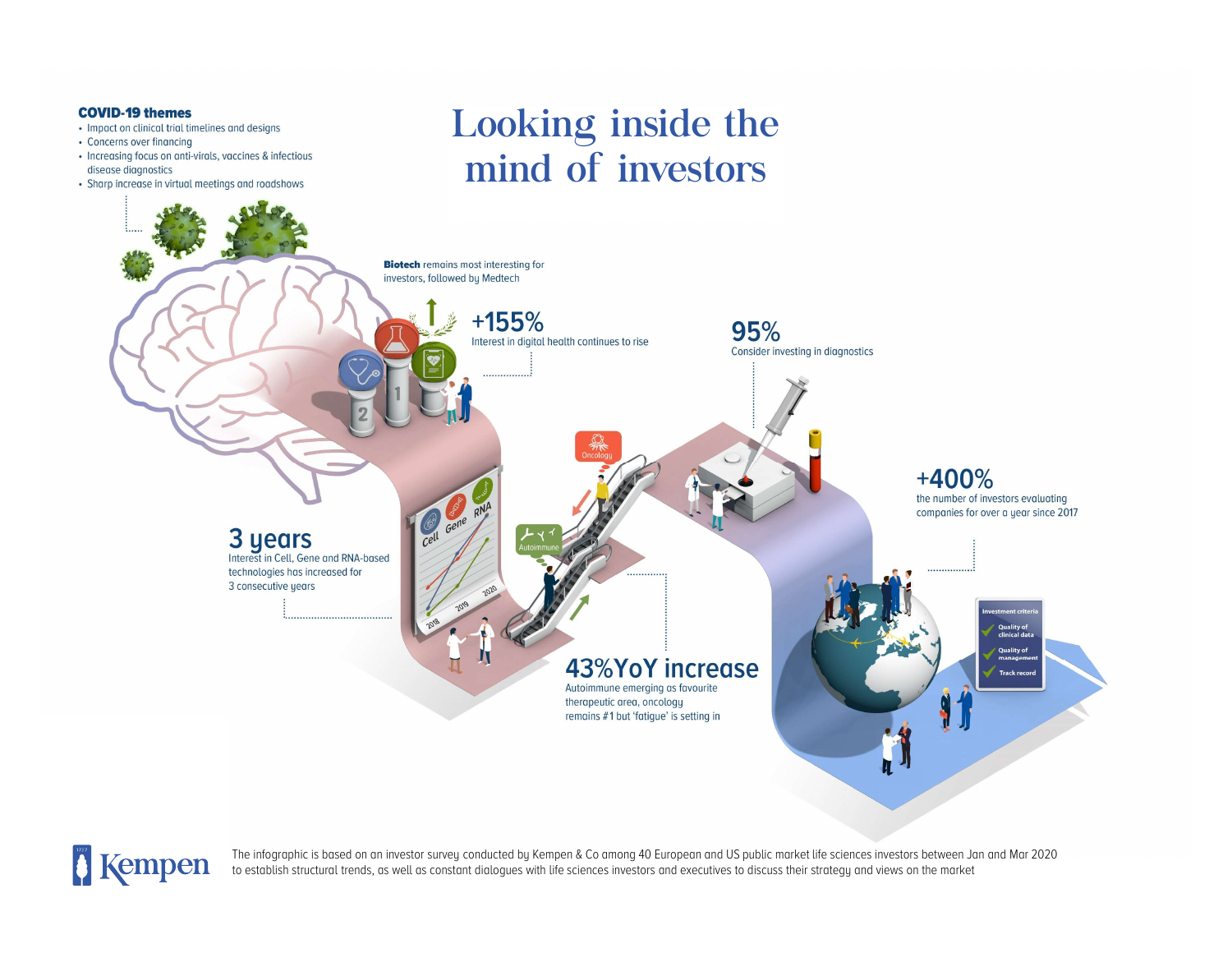### The impact of the COVID-19 pandemic on capital markets and the life sciences industry



| Week1<br>$(09-13$ Mar)    | • Uncertainty in the markets triggers a strong sell-off<br>Non-stock specific fire sale driven by hedge and quant funds<br>deleveraging positions                                                  |  |
|---------------------------|----------------------------------------------------------------------------------------------------------------------------------------------------------------------------------------------------|--|
| Week 2<br>$(16-20$ Mar)   | • COVID-19 cases surpass 100k and grow exponentially<br>Sales continue, however slightly more biased towards companies<br>with weaker balance sheets                                               |  |
| Week 3<br>(23-27 Mar)     | • Trading becomes stock specific<br>• Fear of redemptions at large funds<br>Consensus on that the bottom is yet to come                                                                            |  |
| Week 4<br>(30 Mar-03 Apr) | <b>Rebalancing positions</b> to create liquidity for redemptions,<br>averaging down on long term convictions<br>Quarterly rebalancing provides upwards pressure in the market                      |  |
| Week 5<br>$(06 - 10$ Apr) | <b>Markets rally</b> on news of government stimulus packages and news<br>that the pandemic could be nearing its peak<br>Divergence in sector-specific performance                                  |  |
| Week 6<br>$(13-17$ Apr)   | Earnings season kicked off, with banks' profitability severely hit by<br>substantial provisions to cover potential loan losses<br>Investors are positioning cautiously, concerned by fast recovery |  |
| Week 7<br>(20-24 Apr)     | • Normalisation of the market, volatility goes down<br>Return of capital markets activity<br>• Scale of economic impact of COVID-19 starts to become clear                                         |  |

#### Looking ahead

**A** Kempen

- Investors picking stocks selectively looking for "winners" and undervalued companies
- Drying-up of government-provided liquidity will further separate winners from losers
- Volatility is expected to remain elevated until macro-economic figures and earnings results provide clarity on the long-term impact of of the coronavirus
- Unprecedented oil rout could drag broader markets down
- Q1 earnings reports will give a glimpse of the impact on company performance until March, although most of the pain will only become visible in the Q2 earnings reports

#### Capital markets recap and the set of the sciences industry and the set of the sciences industry



#### Impact on clinical timelines and designs

- Many non-critical clinical trials are being delayed or postponed to free up hospital capacity and avoid potential contamination at hospitals
- Leading to a delay in clinical data and new milestones
- At-home and telemedicine studies are picking up



#### Concerns over financing

- Market conditions complicate raising of sufficient capital at good terms
- Cash-burning companies, such as development-stage life sciences firms, start to implement cash burn mitigation strategies to extend cash runway
- Companies with strong balance sheets emerge as "winners"



#### Increasing focus on anti-virals, vaccines & infectious disease diagnostics

- Companies developing COVID-19 treatments or SARS-CoV-2 tests become investors' favourites, boosting their share prices substantially
- Several firms have pivoted from their original strategy to focus primarily on developing new treatments or tests



#### Sharp increase in virtual meetings and roadshows

- Face-to-face meetings are being replaced by virtual meetings and calls
- Investors and executives embrace new technologies facilitating meetings
- Investors conferences around the world have been cancelled, but several organisations provide a virtual alternative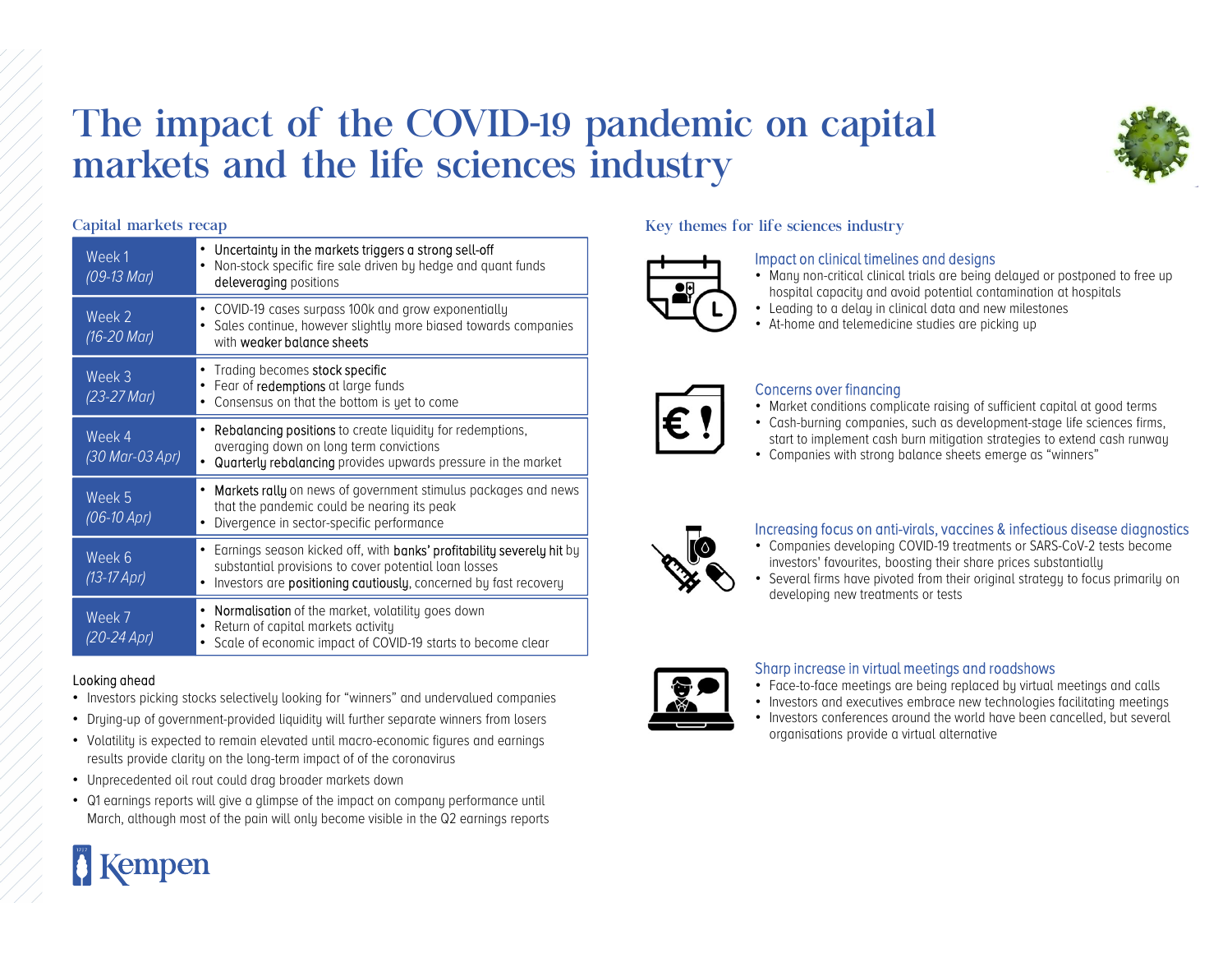# Infectious diseases has re-emerged as an interest for investors,



around these days. The largest year-on-year increase was seen in the autoimmune diseases area, showing an increase of 43% compared to last year. Investors feel like there are many untreated diseases in that area which warrant increased attention.

Interest in infectious diseases spikes in light of a looming pandemic. Over 75% of the interviews were conducted prior to the global health emergency so the 8% is likely to be an underrepresentation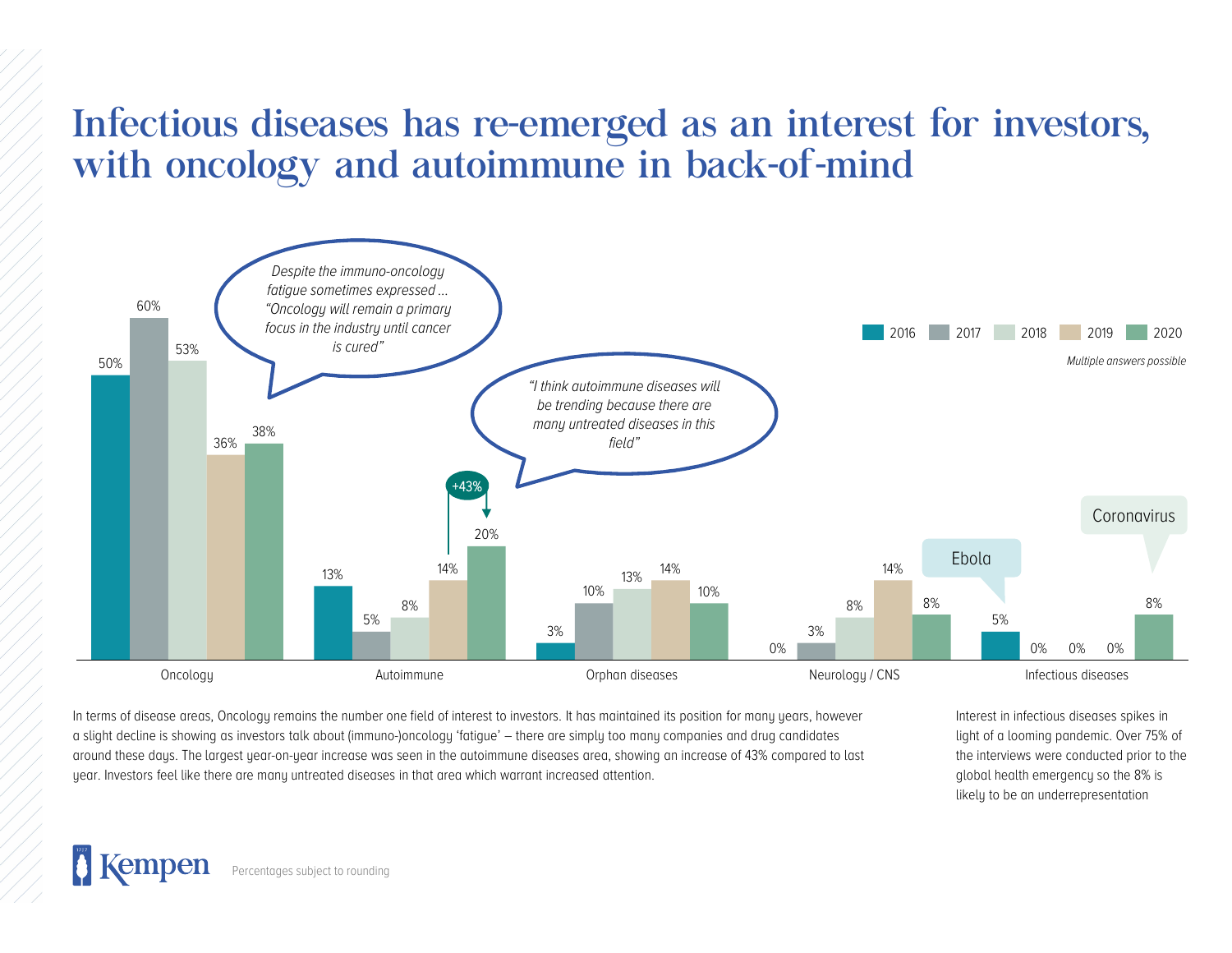# By tracking investor sentiment over the years, clear interest<br>trends can be deduced<br>the bilances of the following business sectors are you currently<br>interested in?<br>interested in?<br> $\frac{1}{2}$  which of the following therapeut By tracking investor sentiment over the year<br>trends can be deduced<br>the sciences, which of the following business sectors are you currently<br>interested in?<br>Mattiple answers,possible<br> $\blacksquare$ <br>Mattiple answers,possible<br> $\blacksquare$ <br>

In Life Sciences, which of the following business sectors are you currently interested in?



Which of the following therapeutic technologies are you currently interested in?



As was the case in previous years, Biotech remains the most interesting business sector within Life Sciences. The second most interesting business sector is Medtech. Digital Health came in fourth, showing the greatest year-on-year increase (155%). We began tracking this business sector starting in 2019, as we recognised the growing trend driven by an increased interest in this field

Three relatively new and 'flashy' therapeutic technologies are Cell, Gene, and RNA-based technologies. Investor interest in these technologies has been consistently increasing over the past three years, showing a clear trend. They now rank amongst classic therapeutic technologies such as small molecules and antibodies